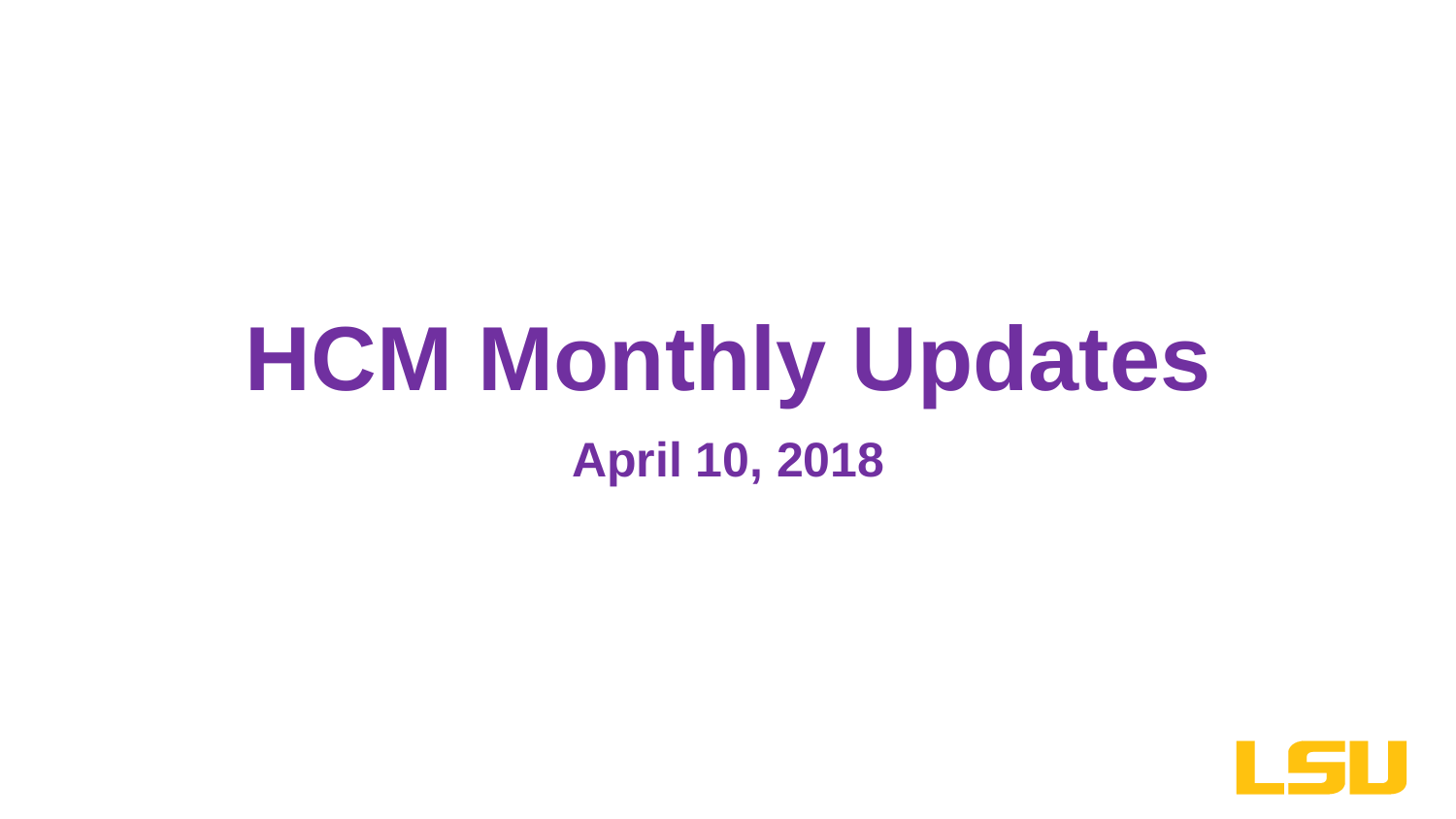

- Summer Teaching and Research Processing
- Review of Graduate Assistant Allowance Plans
- Workday Processing Reminders
- Workday and HRM Updates

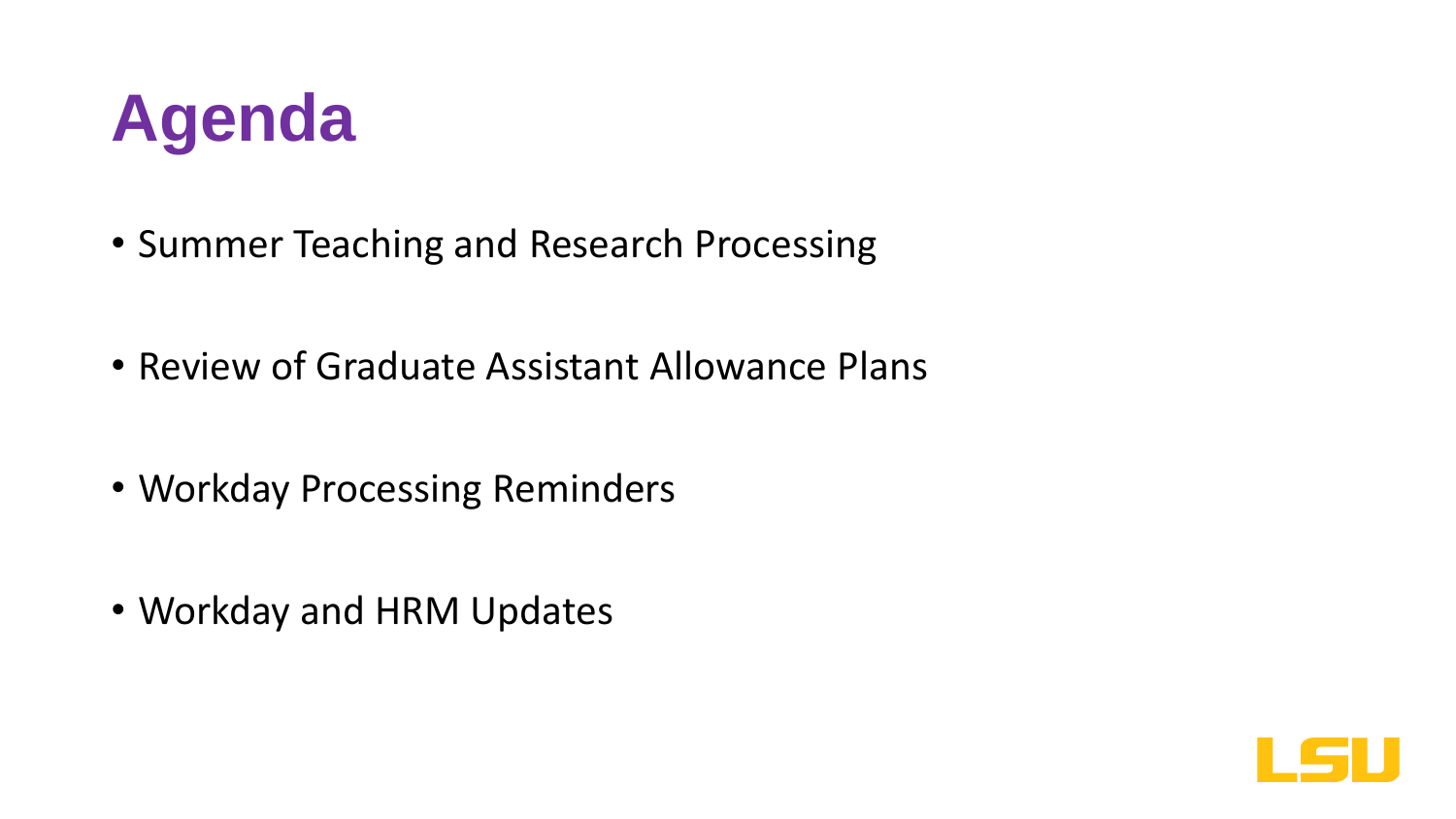# **Summer Teaching**

- Instructions have been sent out by Budget & Planning
- Loaded via a Period Activity Pay EIB
- Refer to instructions for deadlines set by Budget & Planning

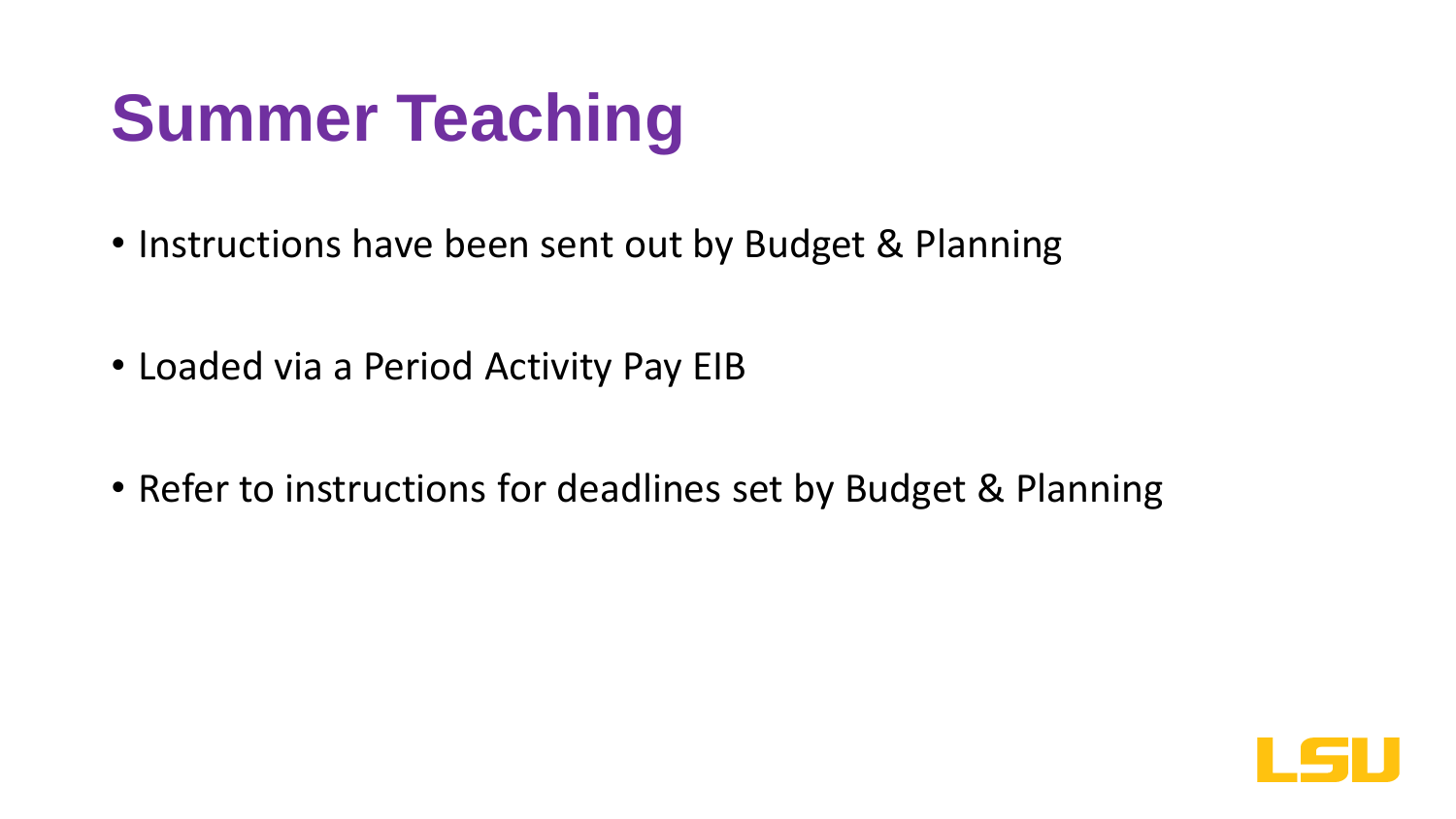# **Summer Teaching Timeline**



| <b>Dates</b>                                 | <b>Actions</b>                                                                                                     |
|----------------------------------------------|--------------------------------------------------------------------------------------------------------------------|
| April $6th$ - May 18 <sup>th</sup>           | Units can upload completed budget files in Reports-to-Geaux.<br>Updated files must be uploaded by 4:30 pm May 18th |
| May 21 <sup>st</sup>                         | Verification file can be accessed in Reports-to-Geaux                                                              |
| May $22nd$ - June $7th$                      | Email Budget & Planning to make any revisions.                                                                     |
| June $8th$ – end of<br><b>Summer Session</b> | Contact HRM for any personnel changes, e.g. canceled courses.                                                      |

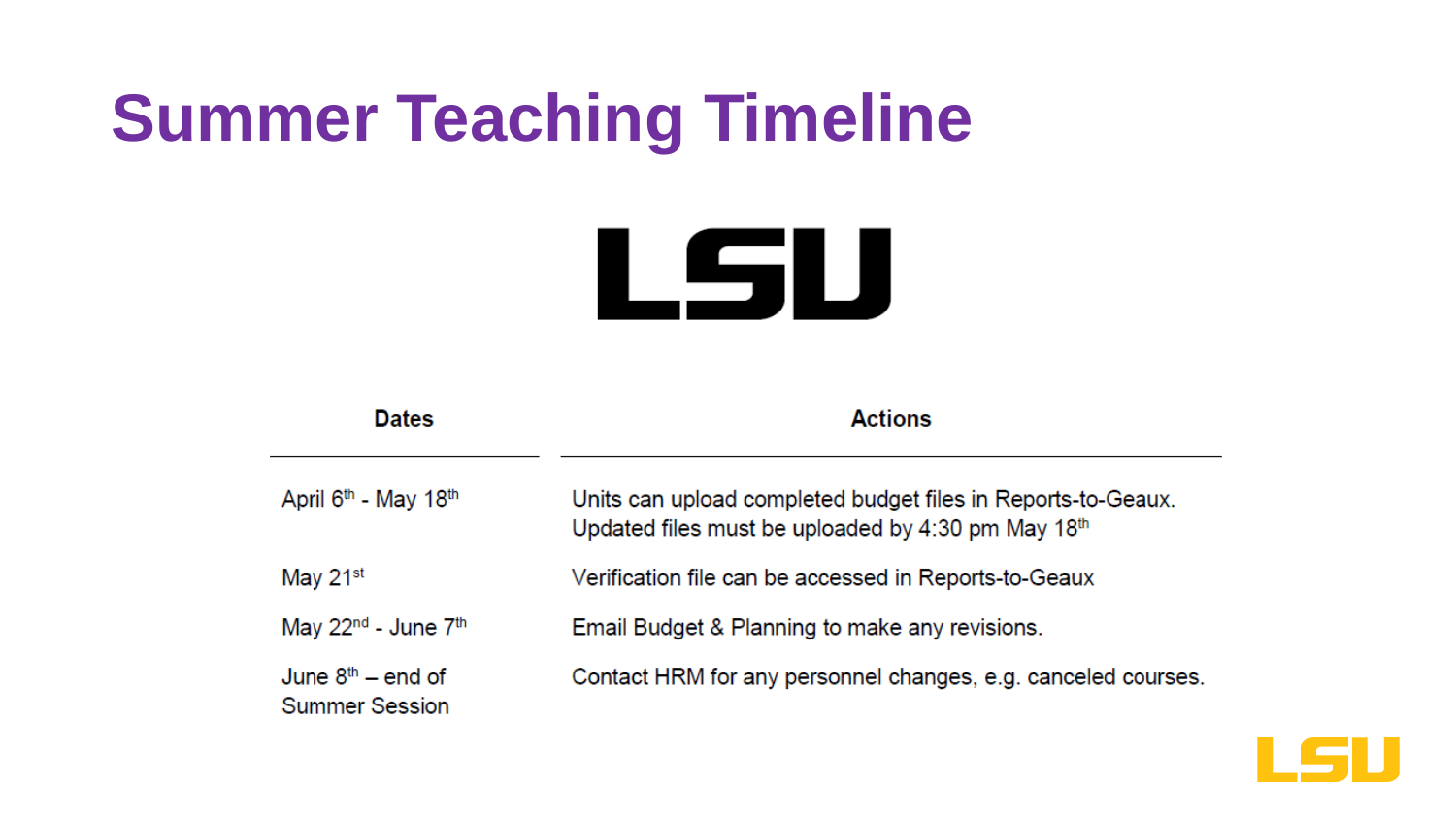# **Summer Research**

- Summer research processed via One Time Payments (OTPs)
- Separate forms must be loaded for multiple costing
- Coverage dates must be entered
- Comments must be entered
	- Include formula calculation and indicate teaching or no teaching
	- Example: \$150,000\*.003623\*92 ; no teaching
- PM-3 overages must be maintained by the worker.
	- Justification for PM-3 overages must be attached to the OTP.

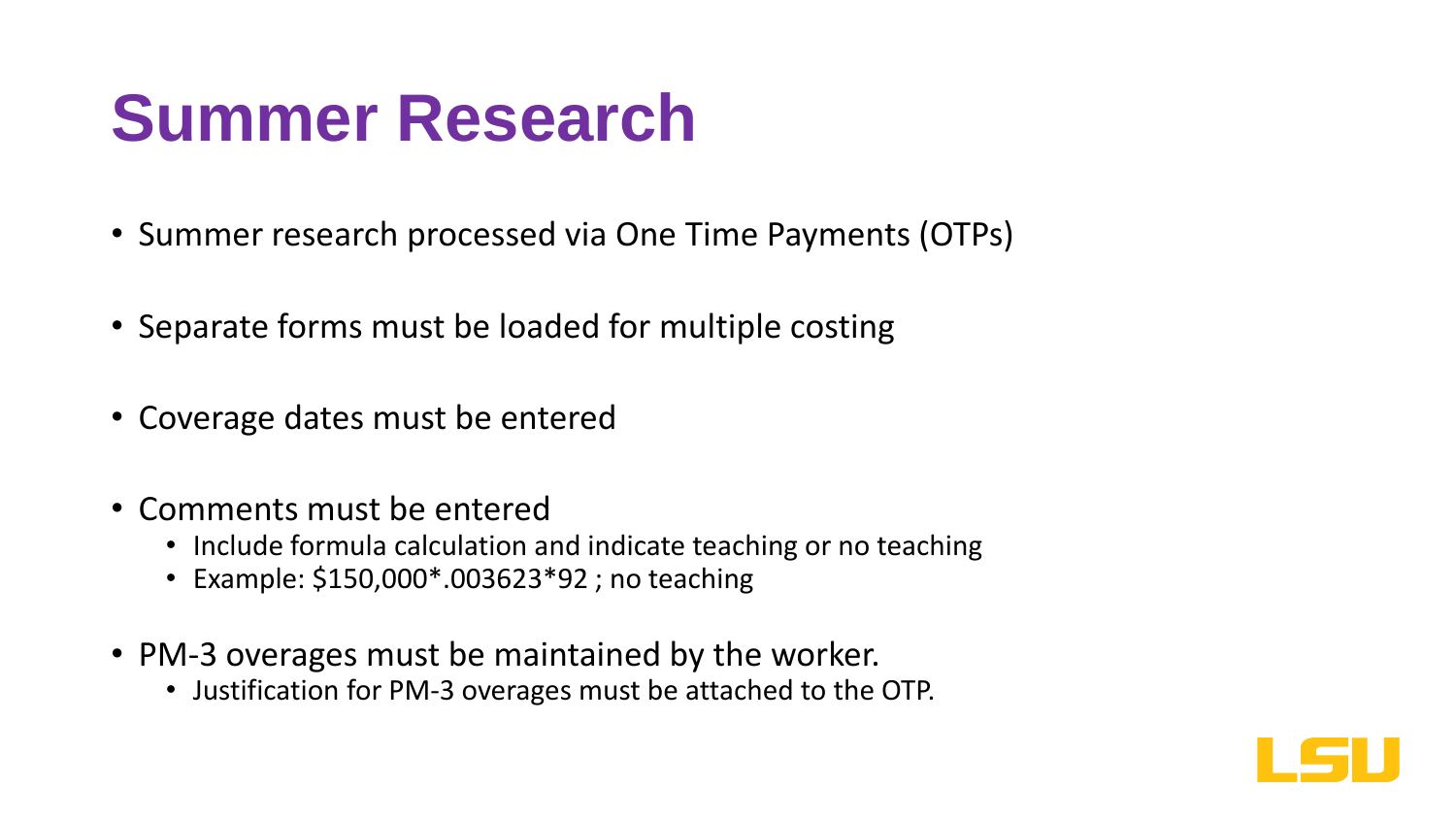## **Summer Research Calendar**

| Coverage    | <b>Effective</b> | Pay Date | Accounting   | Must be to        | Successfully |
|-------------|------------------|----------|--------------|-------------------|--------------|
| Date Range  | Date Range       |          | Year         | <b>HR Partner</b> | Completed    |
|             |                  |          |              | (HRM) by          | by           |
|             |                  |          |              |                   |              |
| $5/15/18 -$ | $5/15/18 -$      | 6/29/18  | <b>FY 18</b> | 5/30/18           | 6/25/18      |
| 6/30/18     | 6/14/18          |          |              |                   |              |
| $7/1/18 -$  | $6/15/18 -$      | 7/20/18  | <b>FY 19</b> | 6/27/18           | 7/13/18      |
| 7/14/18     | 7/14/18          |          |              |                   |              |
| $7/15/18 -$ | $7/15/18 -$      | 8/21/18  | <b>FY 19</b> | 8/1/18            | 8/14/18      |
| 8/14/18     | 8/14/18          |          |              |                   |              |

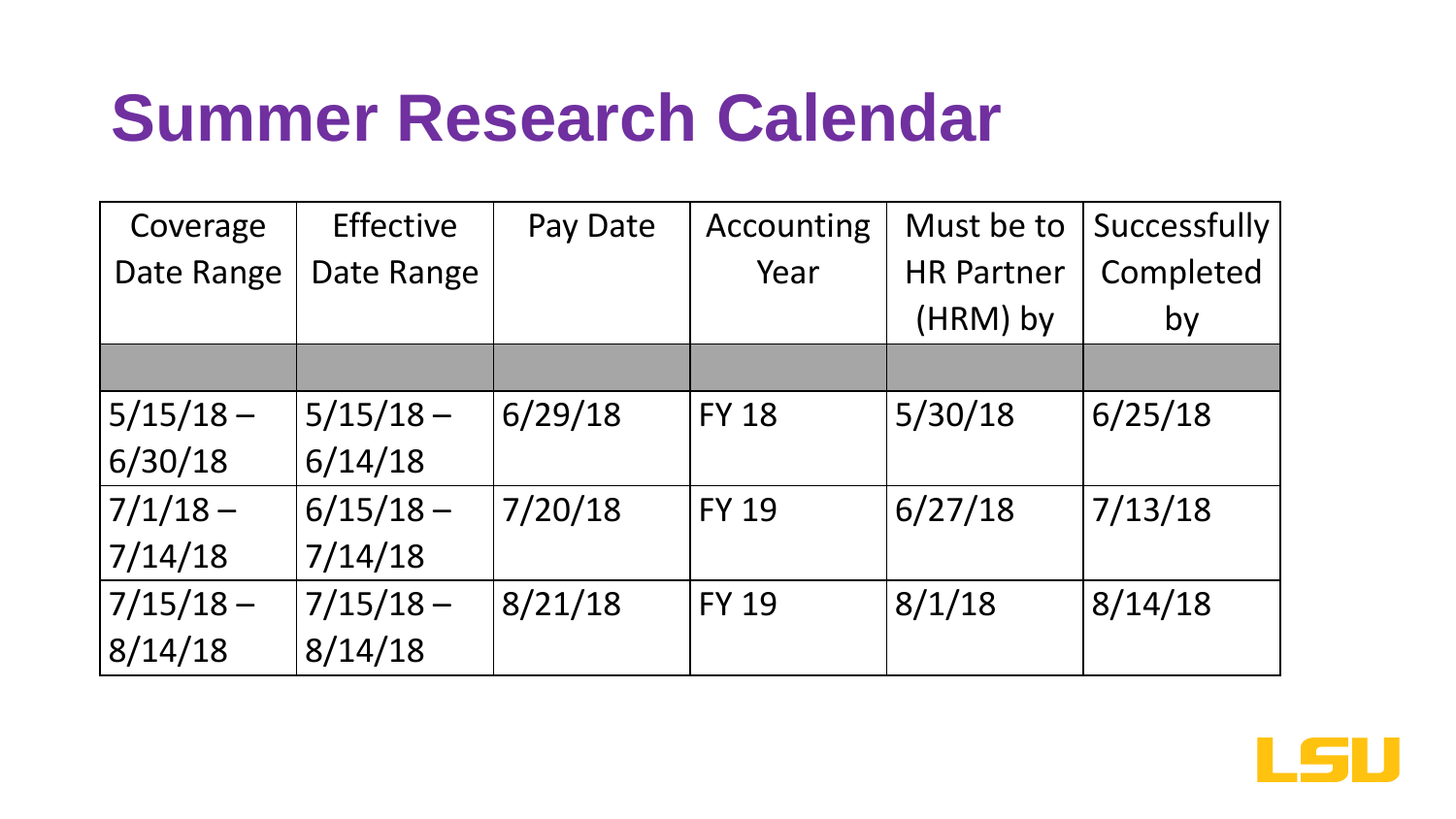#### **Summer Research**

| <b>SESSION</b>       | <b>EFFECTIVE</b><br><b>DATES</b> | <b>STB</b><br><b>COMPENSATION</b><br>(FULL-TIME) | <b>MAXIMUM</b><br><b>SUMMER</b><br><b>RESEARCH</b><br><b>COMPENSATION</b> |
|----------------------|----------------------------------|--------------------------------------------------|---------------------------------------------------------------------------|
| A                    | $5/30 - 8/3$                     | $2/9$ of AY                                      | AY x .004273 x 26                                                         |
| Β                    | $5/30 - 7/11$                    | $2/9$ of AY                                      | AY x .004273 x 26                                                         |
| <b>Research Only</b> | $5/15 - 8/14$                    | $3/9$ of AY                                      | AY x .003623 x 92                                                         |

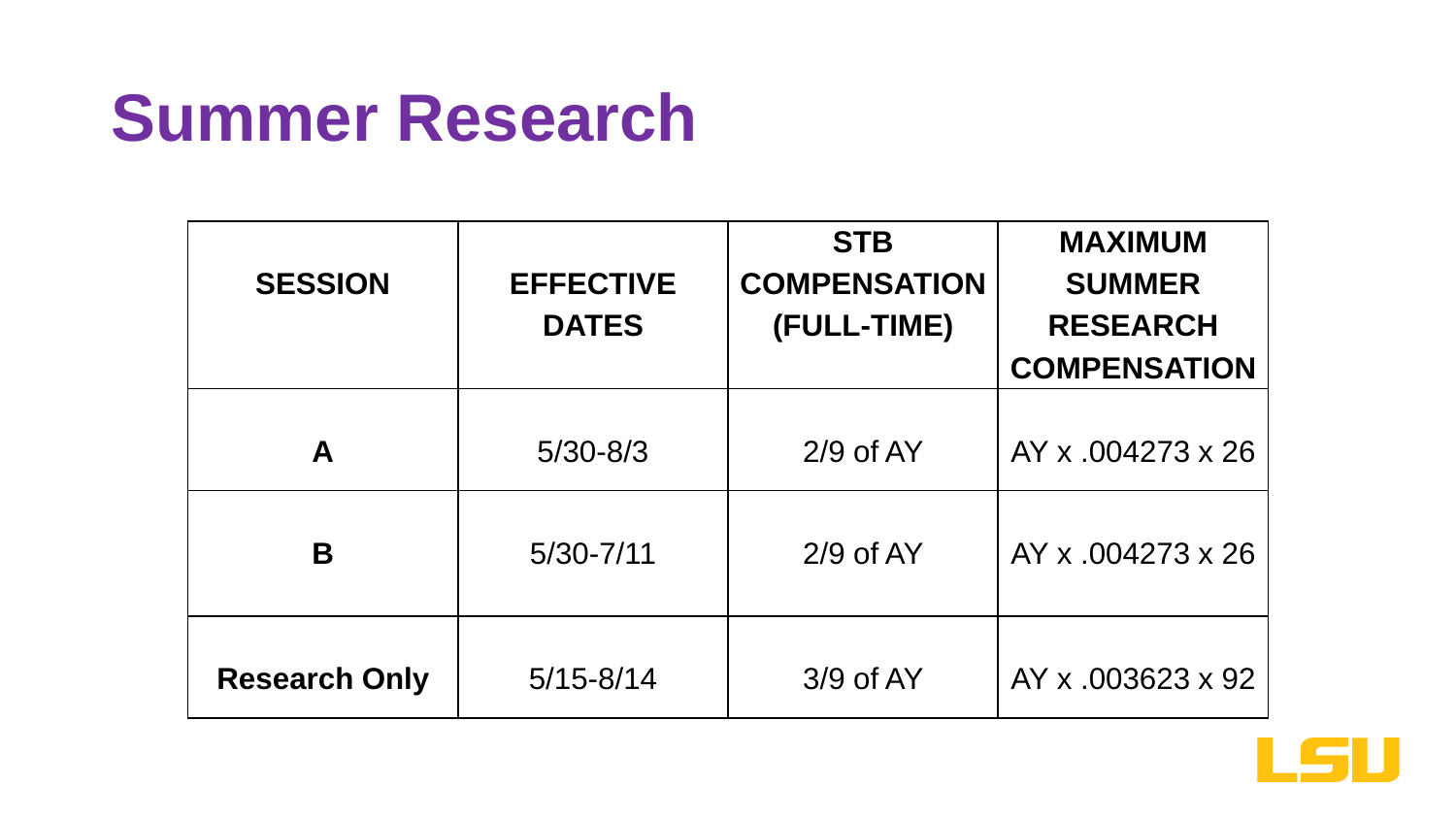- Allowance Plans vs. Continuation of Salary
- Allowance Plans:
	- **1. Graduate Assistant Instructional Allowance-**
		- GA is teaching during the summer and does not qualify to remain a GA per Grad School policy
		- The dates should follow the summer school calendar

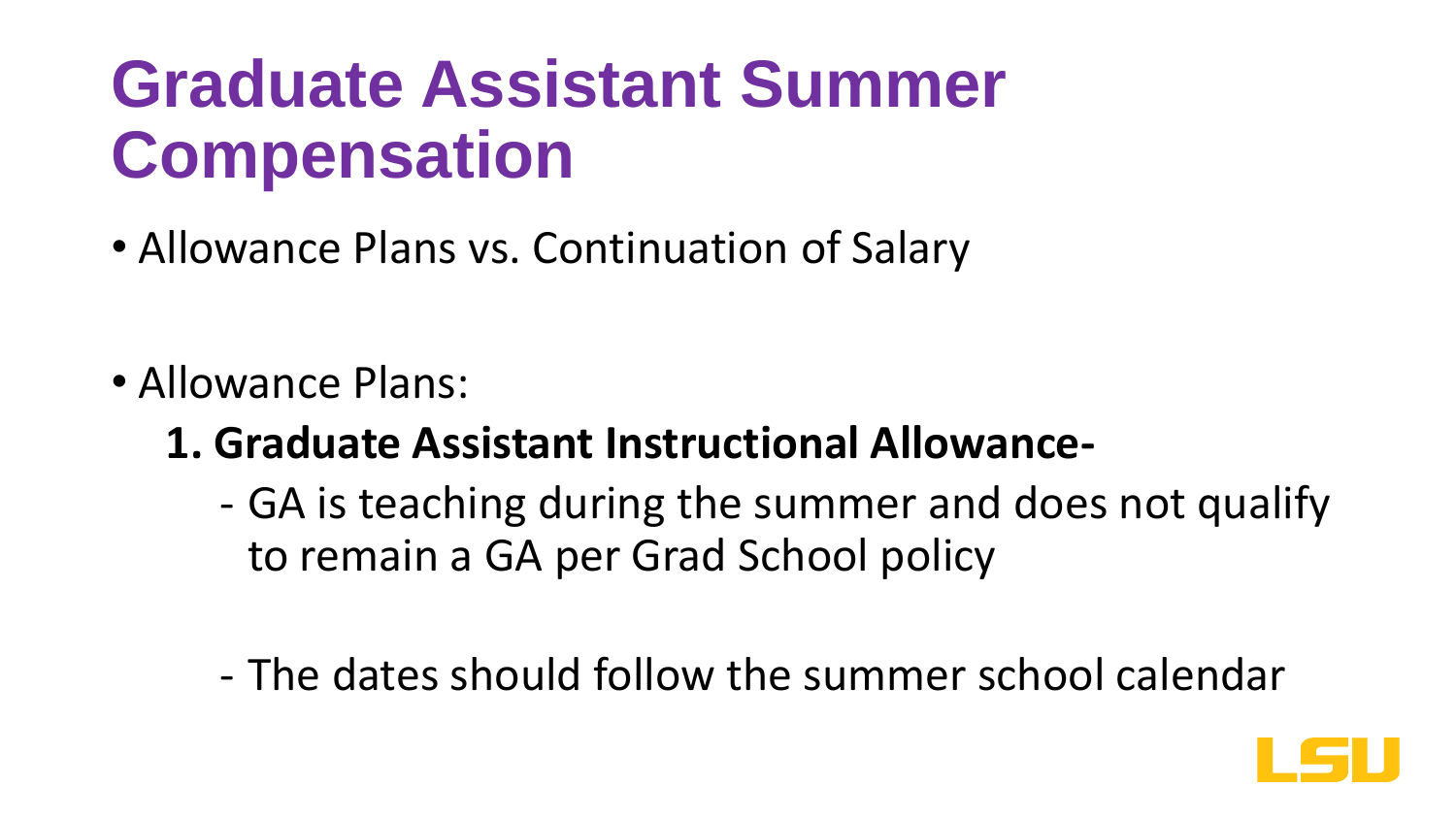• Allowance Plans (continued):

#### **2. Graduate Assistant Student Allowance-**

- GA is conducting research or performing other nonteaching duties over the summer and does not qualify to remain a GA per Grad School Policy
- The dates should reflect the dates the GA will be working between 5/15-8/14

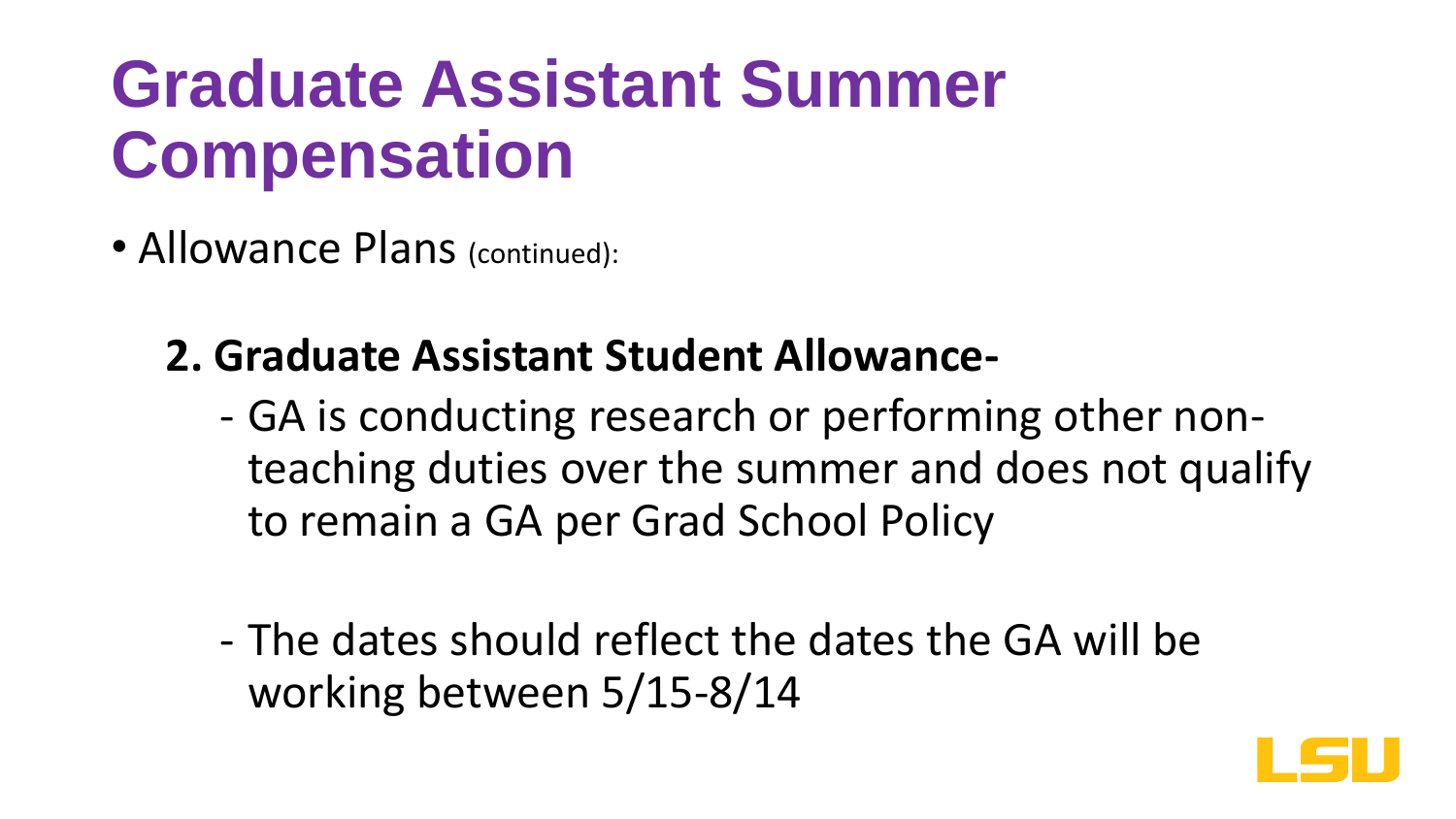- Allowance Plans (continued):
	- Monthly frequency
	- No proration
	- The number of pay periods the dates cover will determine the number of payments and the monthly amount of the allowance
	- A compensation actual end date is needed to stop payment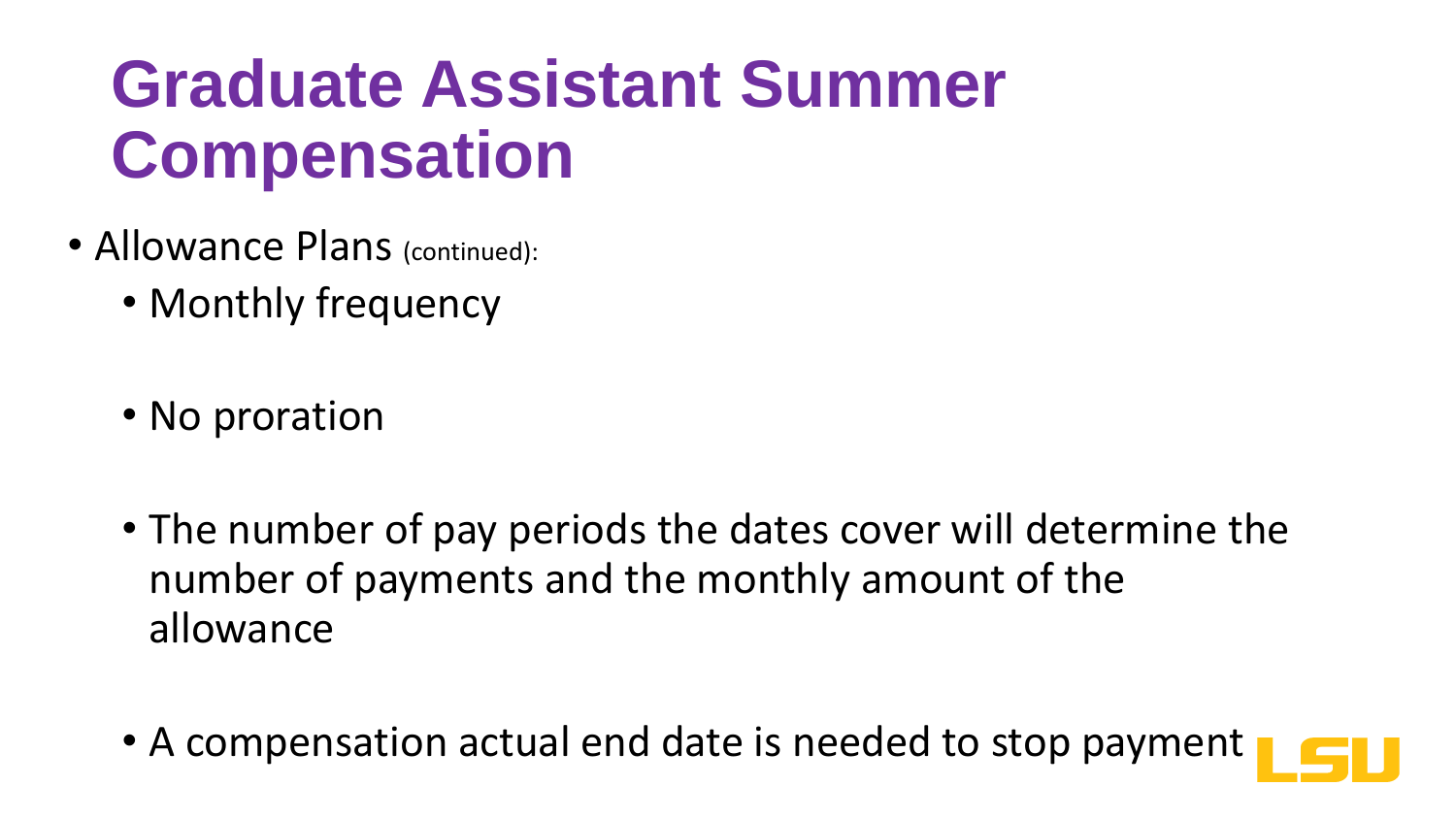• Example:

| Compensation Plan<br>Graduate Assistant Instruction Allowance |  |
|---------------------------------------------------------------|--|
|                                                               |  |
| Amount *                                                      |  |
| 1,000.00                                                      |  |
|                                                               |  |
| Currency *                                                    |  |
| 三<br><b>X USD</b>                                             |  |
|                                                               |  |
| Frequency $*$                                                 |  |
| 三<br>X Monthly                                                |  |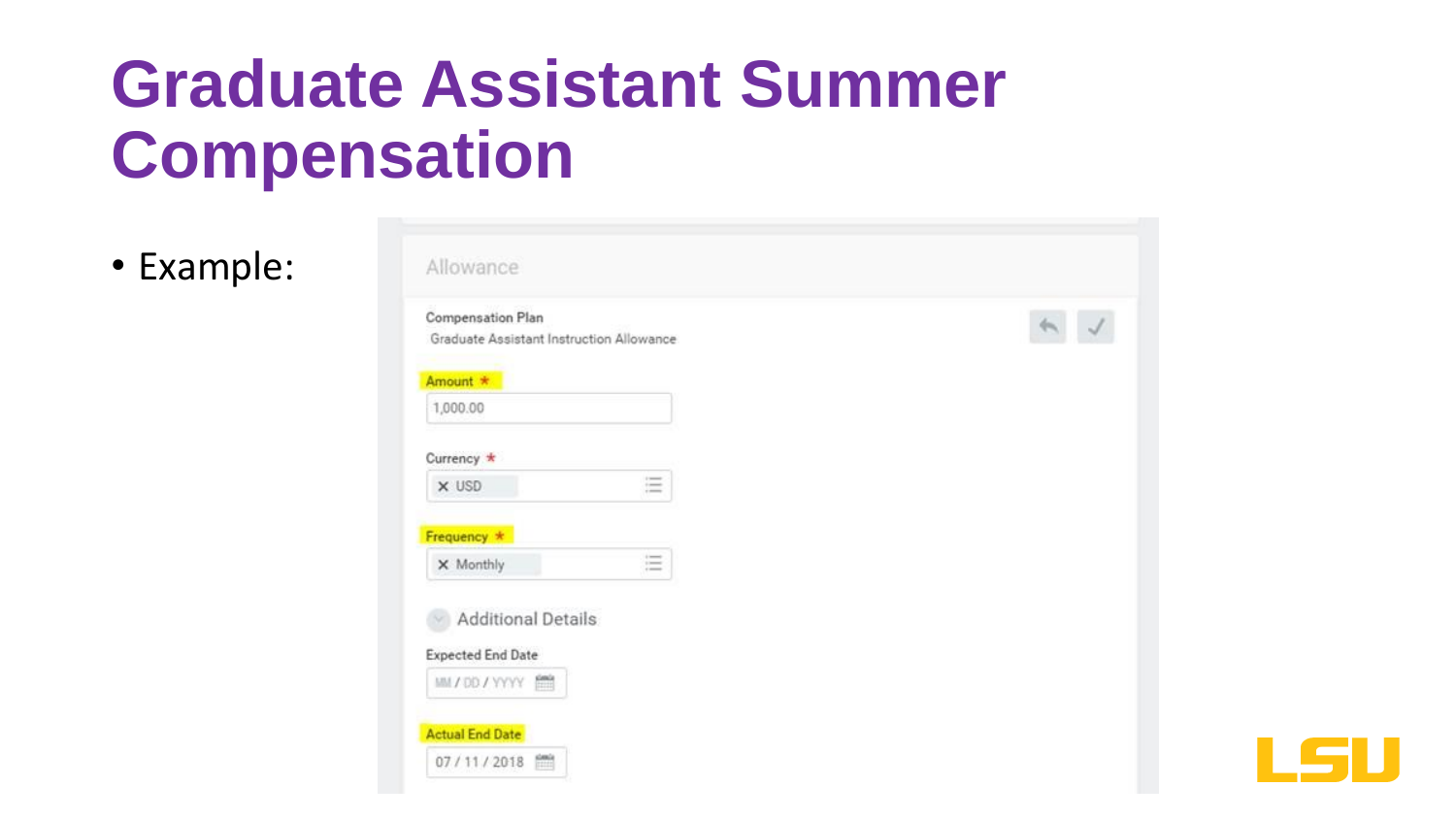- Allowance Plan Example:
	- GA is teaching from  $5/30/18 7/11/18$  and is not eligible to remain a GA during the summer. The GA is to earn \$3,000 for teaching the course.

 $5/30/18 - 7/11/18 = 3$  professional pay periods (3 total payments)  $$3,000 / 3$  payments =  $$1,000$  monthly

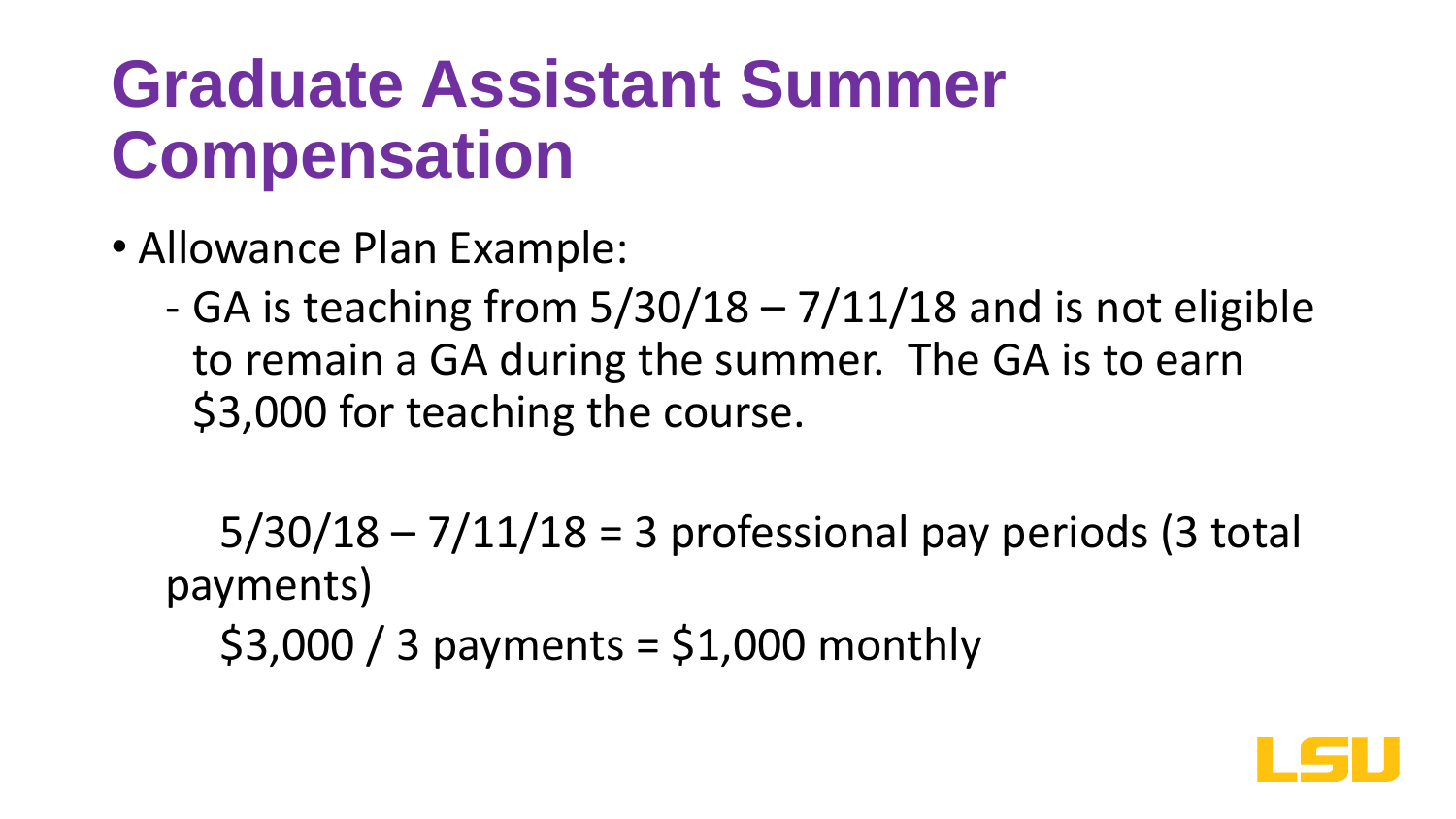# **Summer School Dates**

| <b>Summer Session</b> | <b>Dates</b>           |
|-----------------------|------------------------|
| Summer A              | $ 5/30/18 - 8/3/2018 $ |
| Summer B              | 5/30/2018 - 7/11/2018  |

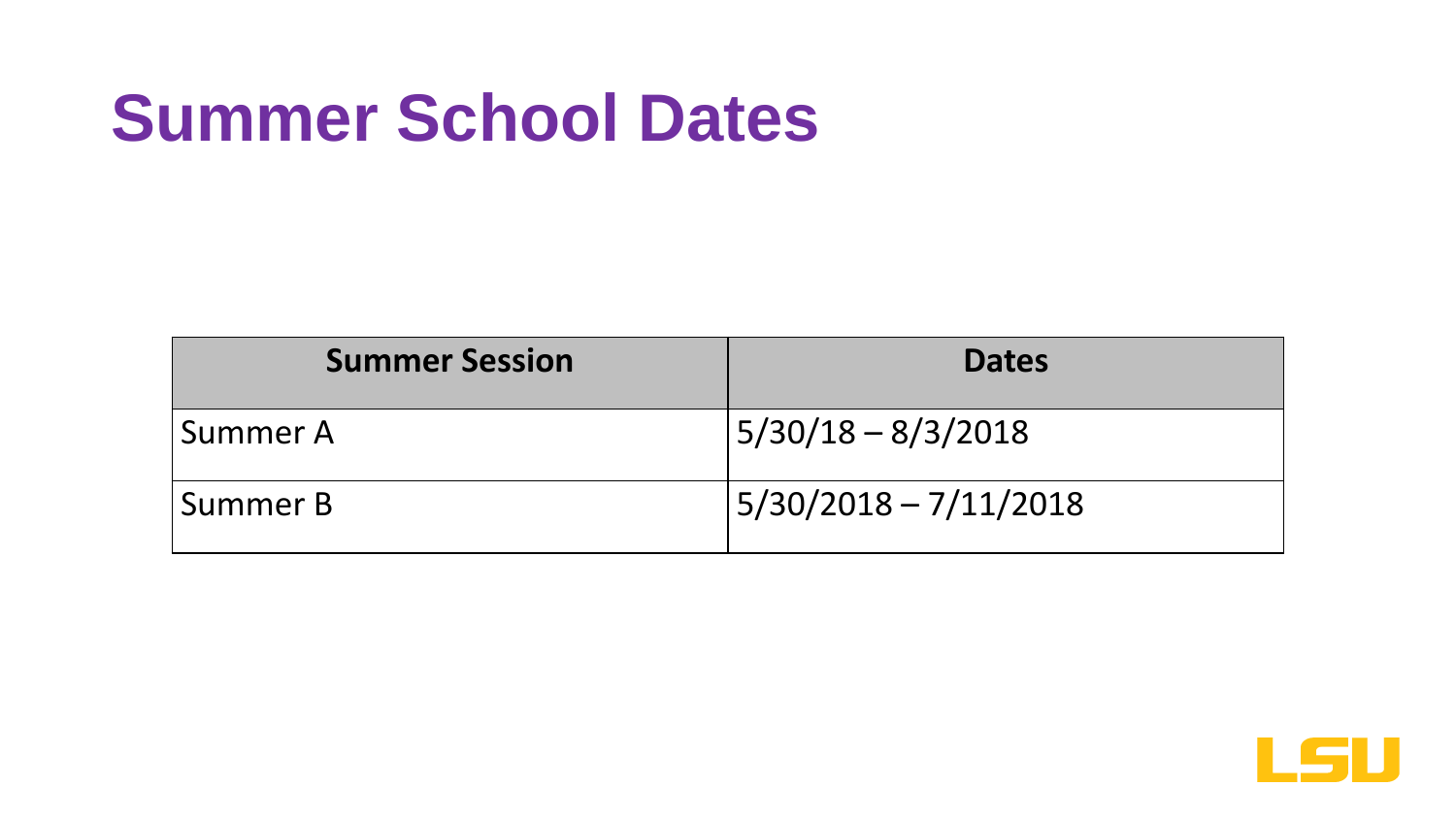- Continuation of Salary:
	- If the GA is working in any capacity over the summer and qualifies to remain a GA per Grad School policy, they will continue to be paid through their salary.

- If the GA is teaching, the dates of the summer pay should follow the summer school calendar. Job profile should be updated to appropriate Teaching Assistant profile.

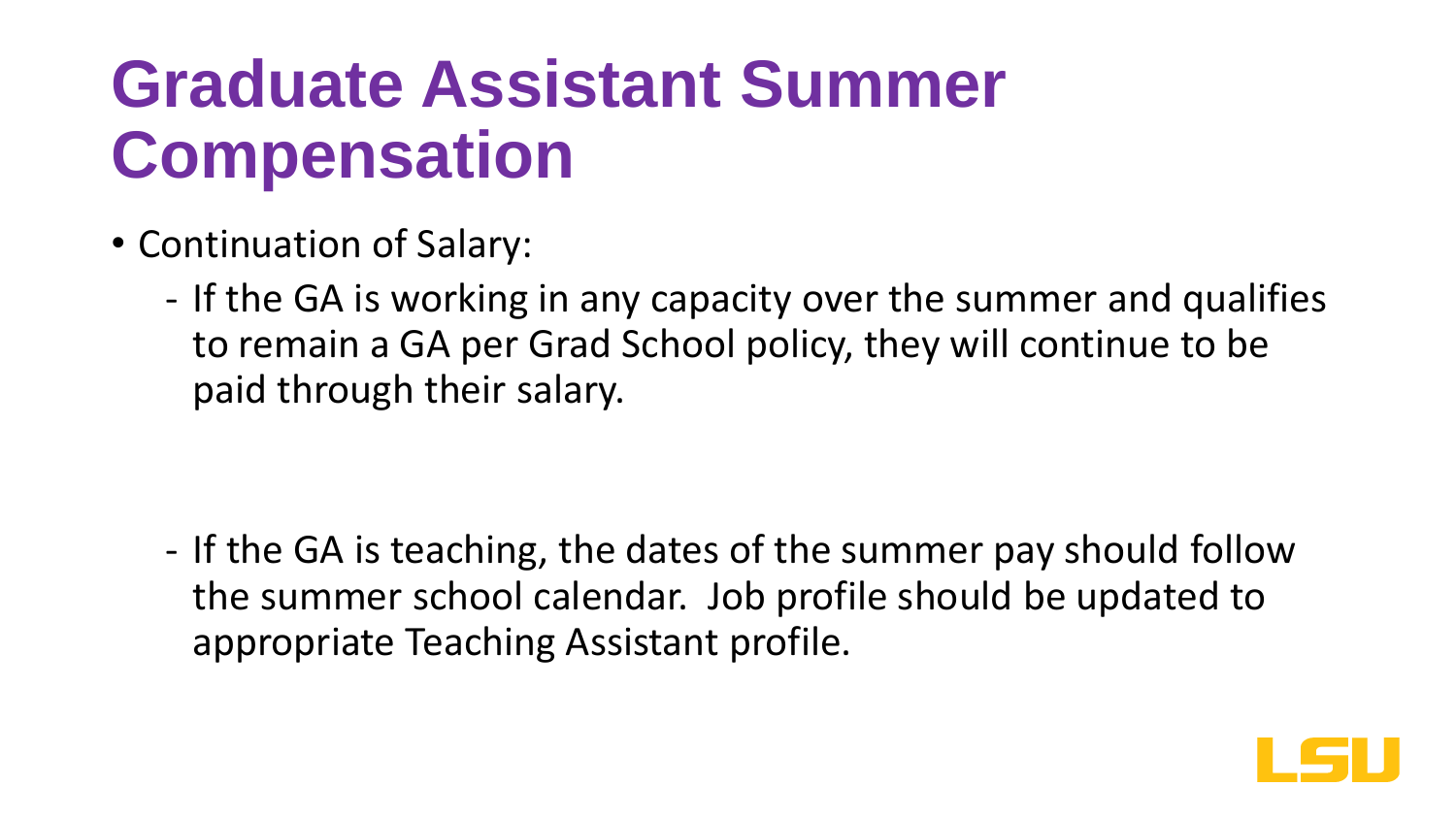- Continuation of Salary:
	- If the GA is conducting research or performing other non-teaching duties, the dates entered should follow when the GA is performing work. A compensation actual end date is needed to stop payment.
	- The salary must be an annualized amount with an annual frequency and does prorate based on the dates entered and the number of working days in each pay period.
	- **Job Change>Job Continuation must be loaded to extend compensation.**

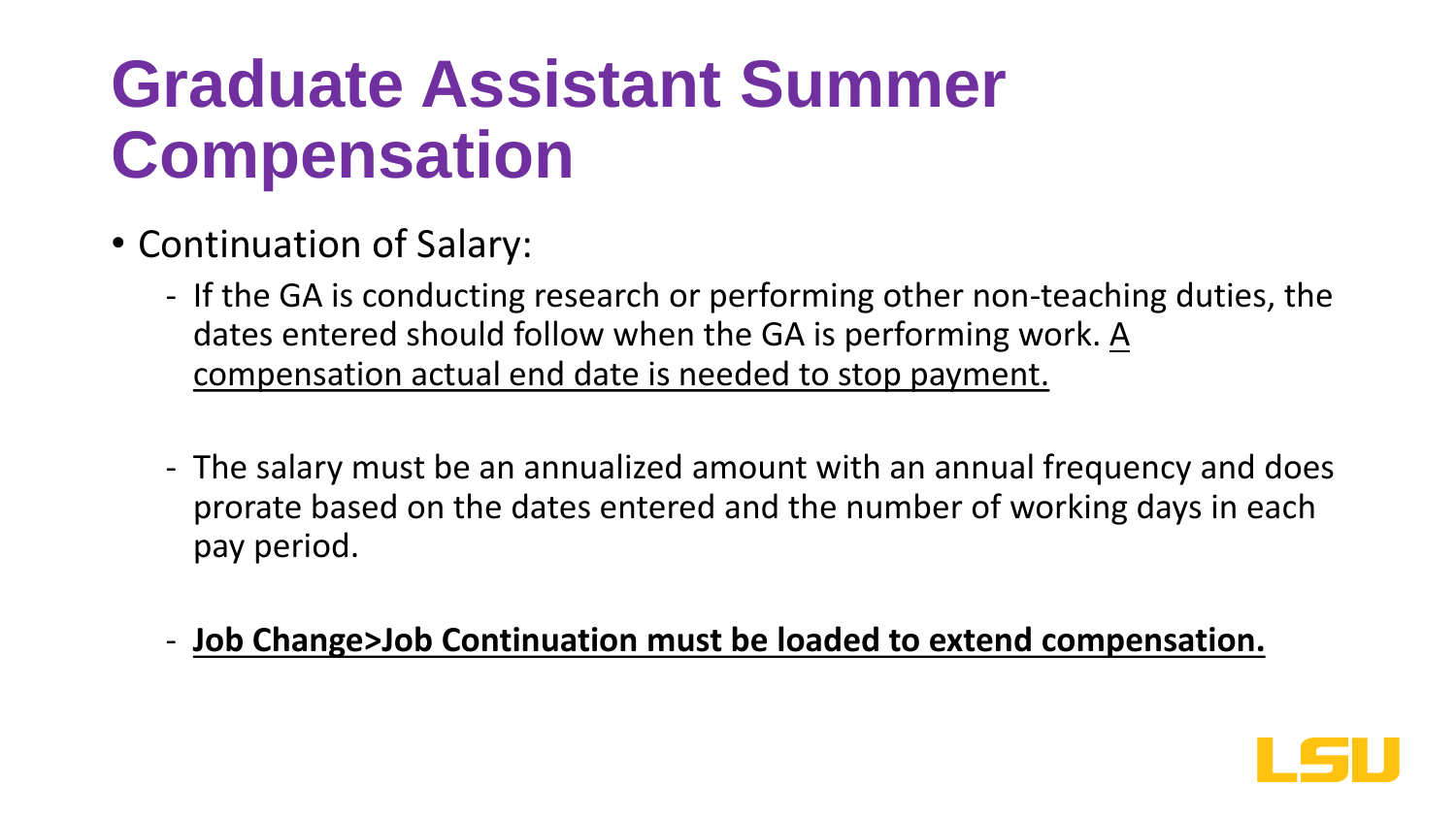- Annual Work Period/Disbursement Plan Period (AWP/DPP)
	- $\cdot$  4/4, 9/9, or 12/12
	- Required on a hire action
	- Must have "Academic Salary Plan"

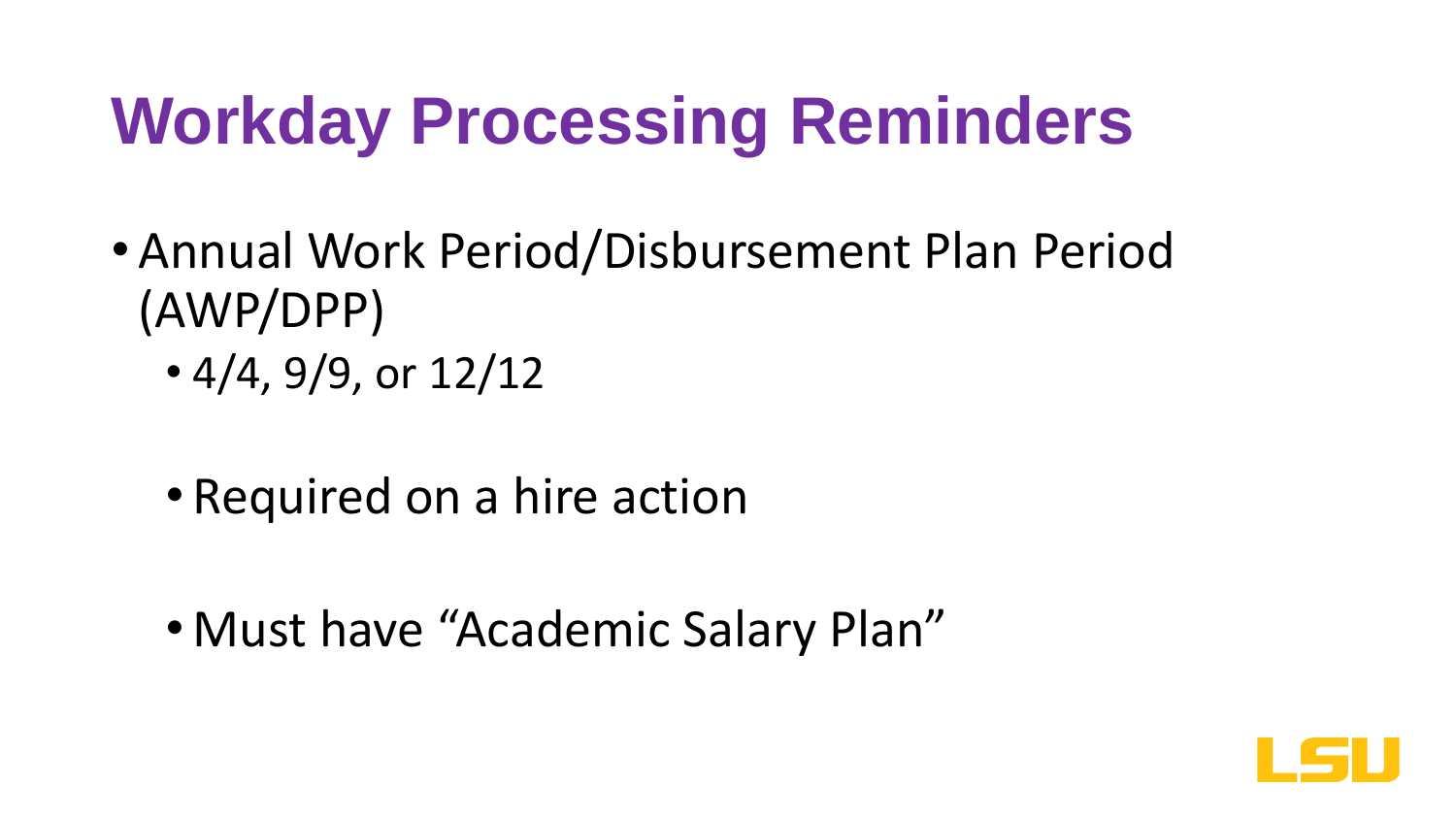**Job Details** 

#### - Located on initial hire screen

- Under "Additional Details" section

#### **Position** P00008515 Assistant Professor of Mathematics (Tenure Track) R00016293 Assistant Professor of Mathematics (Tenure Track) (Open) **Job Requisition Employee Type** Faculty **Assistant Professor** Job Profile Full time **Time Type Q** LSU - Baton Rouge Location **Pav Rate Type** Salary

#### $\sim$  Additional Information

| . .                                                |                                                                                                                                                                                                                                                                                                                                               |
|----------------------------------------------------|-----------------------------------------------------------------------------------------------------------------------------------------------------------------------------------------------------------------------------------------------------------------------------------------------------------------------------------------------|
| <b>Job Title</b>                                   | <b>Assistant Professor</b>                                                                                                                                                                                                                                                                                                                    |
| <b>Business Title</b>                              | <b>Assistant Professor</b>                                                                                                                                                                                                                                                                                                                    |
| <b>Location Weekly Hours</b>                       | 40                                                                                                                                                                                                                                                                                                                                            |
| <b>Default Weekly Hours</b>                        | 40                                                                                                                                                                                                                                                                                                                                            |
| <b>Scheduled Weekly Hours</b>                      | 40                                                                                                                                                                                                                                                                                                                                            |
| <b>FTE</b>                                         | 100%                                                                                                                                                                                                                                                                                                                                          |
| <b>Annual Work Period</b>                          | Nine Month (August 15 - May 14)                                                                                                                                                                                                                                                                                                               |
| <b>Work Period Percent of Year</b>                 | 75%                                                                                                                                                                                                                                                                                                                                           |
| <b>Disbursement Plan Period</b>                    | Nine Month (August 15 - May 14)                                                                                                                                                                                                                                                                                                               |
| <b>Job Exempt</b>                                  | Yes                                                                                                                                                                                                                                                                                                                                           |
| <b>Job Classifications</b>                         | 02 - Faculty (EEO-1 Job Categories-United States of America)<br>25100000-Postsecondary Teachers - (US Standard Occupational Classifications (SOC)-United States of America)<br>IPEDS-1 - Instruction, Instruction combined with Research and/or Public Service, Research, Public Service (IPEDs Job Classifications-United States of America) |
| <b>Job Classification</b>                          | (empty)                                                                                                                                                                                                                                                                                                                                       |
| <b>Company Insider Types</b>                       | (empty)                                                                                                                                                                                                                                                                                                                                       |
| <b>Workers' Compensation Code from Job Profile</b> | 8868 - Professional Employees (United States of America)                                                                                                                                                                                                                                                                                      |
| <b>Workers' Compensation Code Override</b>         | (empty)                                                                                                                                                                                                                                                                                                                                       |
| <b>Work Shift</b>                                  | (empty)                                                                                                                                                                                                                                                                                                                                       |
| <b>First Day of Work</b>                           | 08/15/2018                                                                                                                                                                                                                                                                                                                                    |
| Continuous Service Date                            | 08/15/2018                                                                                                                                                                                                                                                                                                                                    |

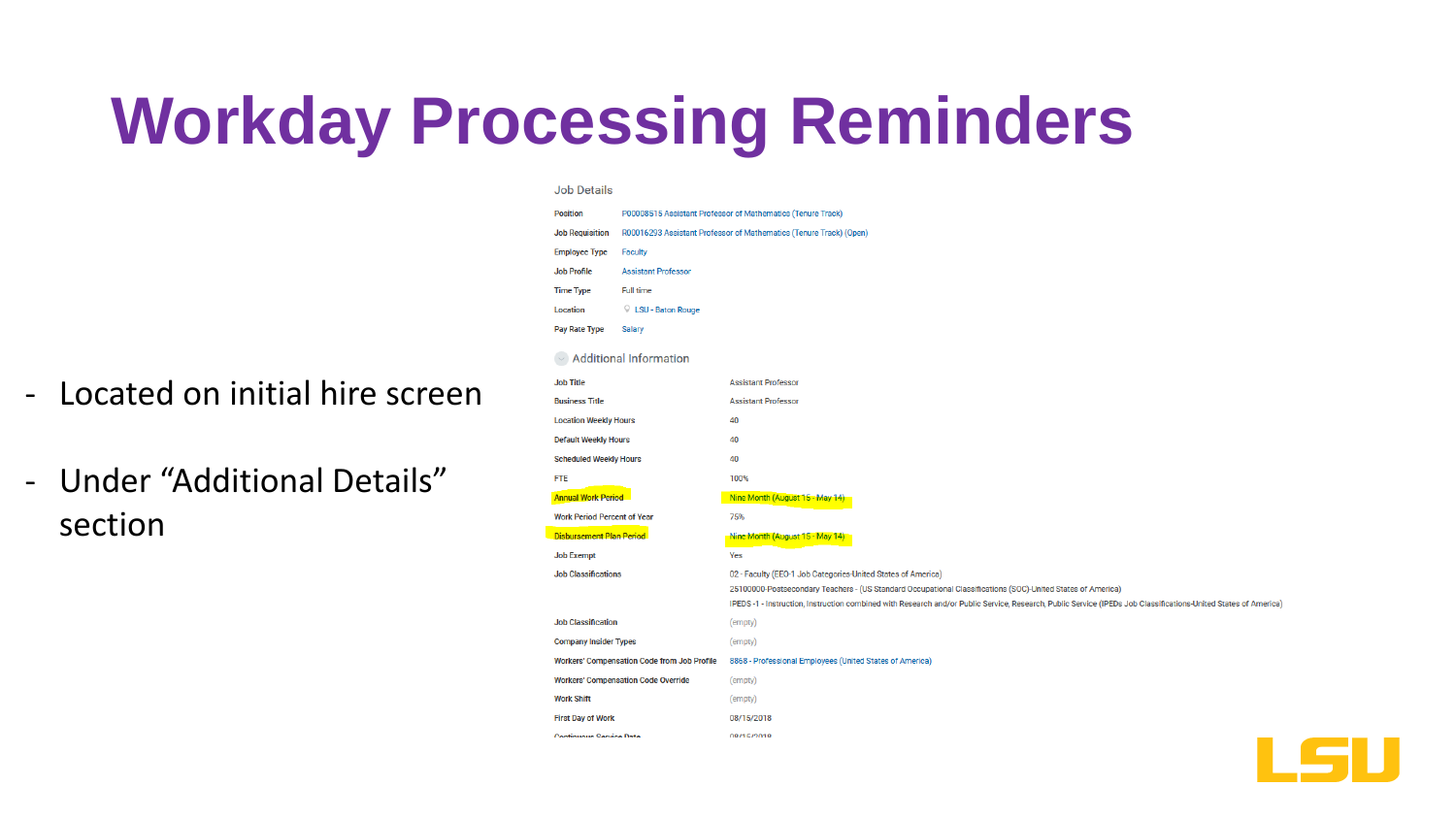- Terminating 4/4 academic workers not continuing
	- System cleanup
	- Security access

- Example: teaching during Fall semester, not returning in the Spring.
	- May or may not return the following fall

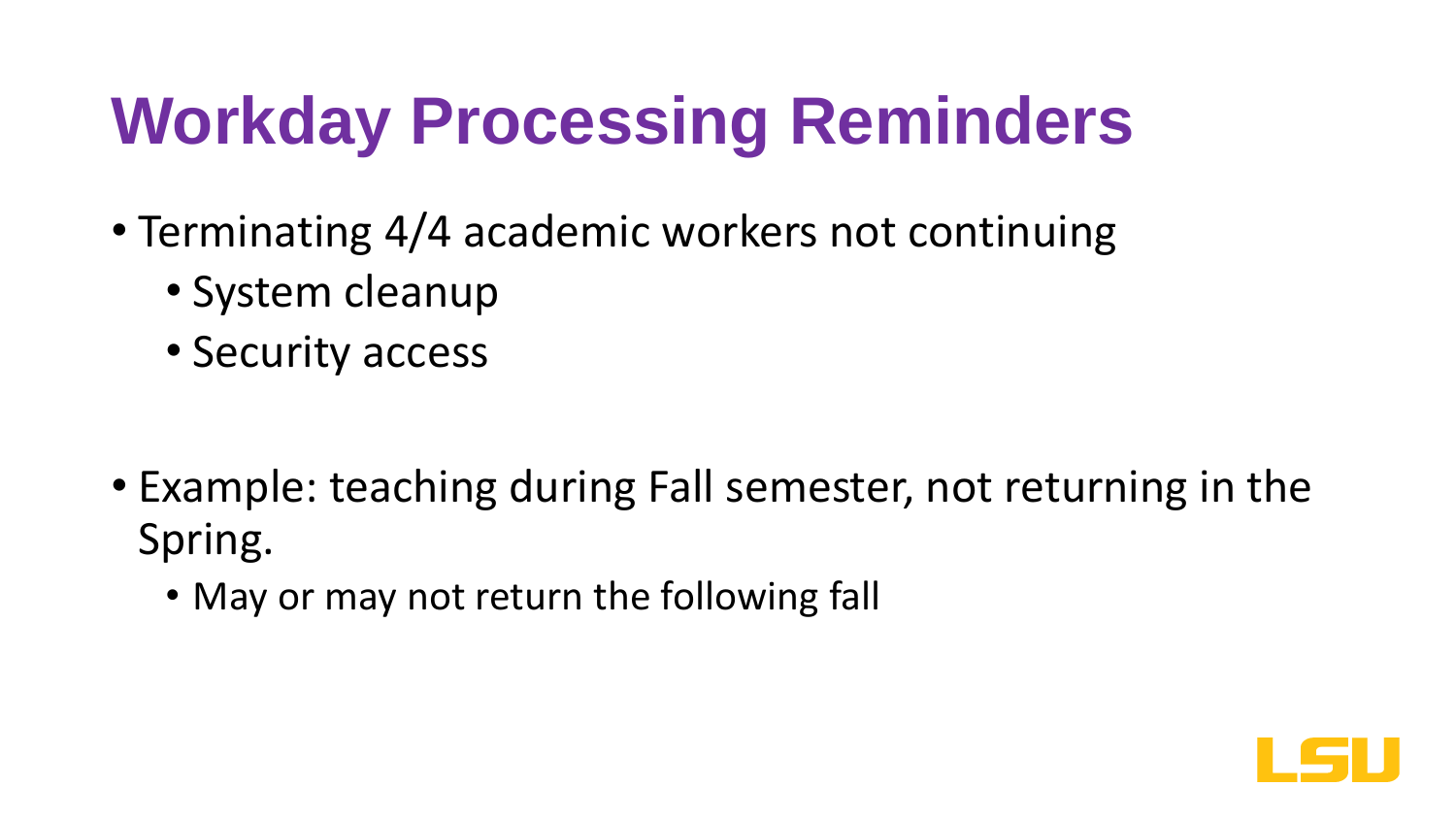- Moving a worker from a leave eligible to leave ineligible position (vice versa)
	- Leave eligibility 50% effort and greater than 180 days

#### **Step 1: Must terminate from leave ineligible position**

• Transient, WAE, GA, Student

#### **Step 2: Employee to be hired into leave eligible position**

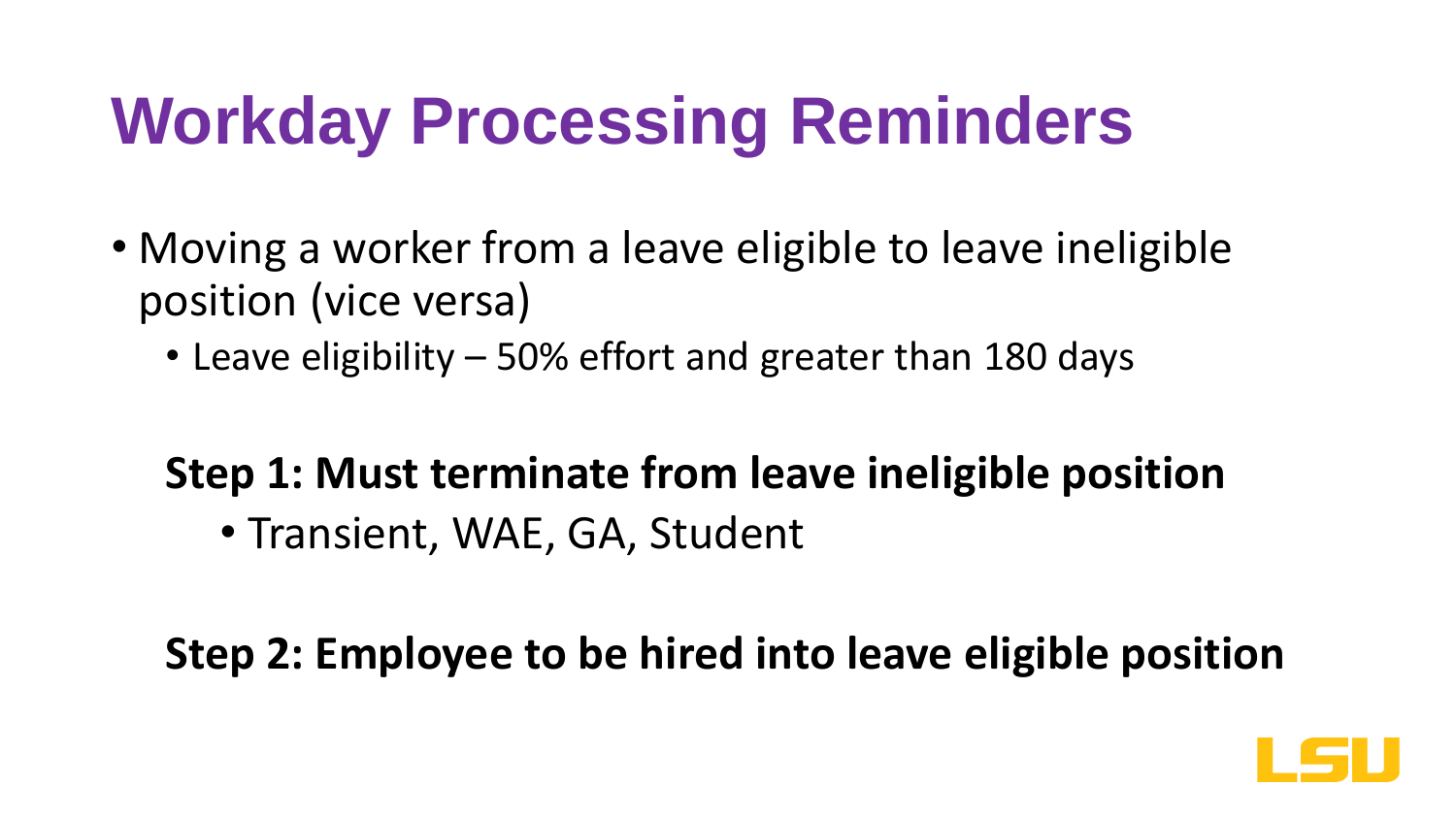- **9 Month Academic Employee Terminations:**
	- Old Process:
		- 9 month academic employees who terminated employment at the end of an academic year would keep insurance coverage through September 30
	- New Process (effective beginning with the 2017-2018 academic year):
		- 9 month academic employees who terminate employment at the end of an academic year will lose insurance coverage on May 31
		- The new process will result in budget savings for university departments and will help keep insurance premiums down
	- Overpayment of premiums will be refunded to the employee by Payroll once the termination is complete in Workday

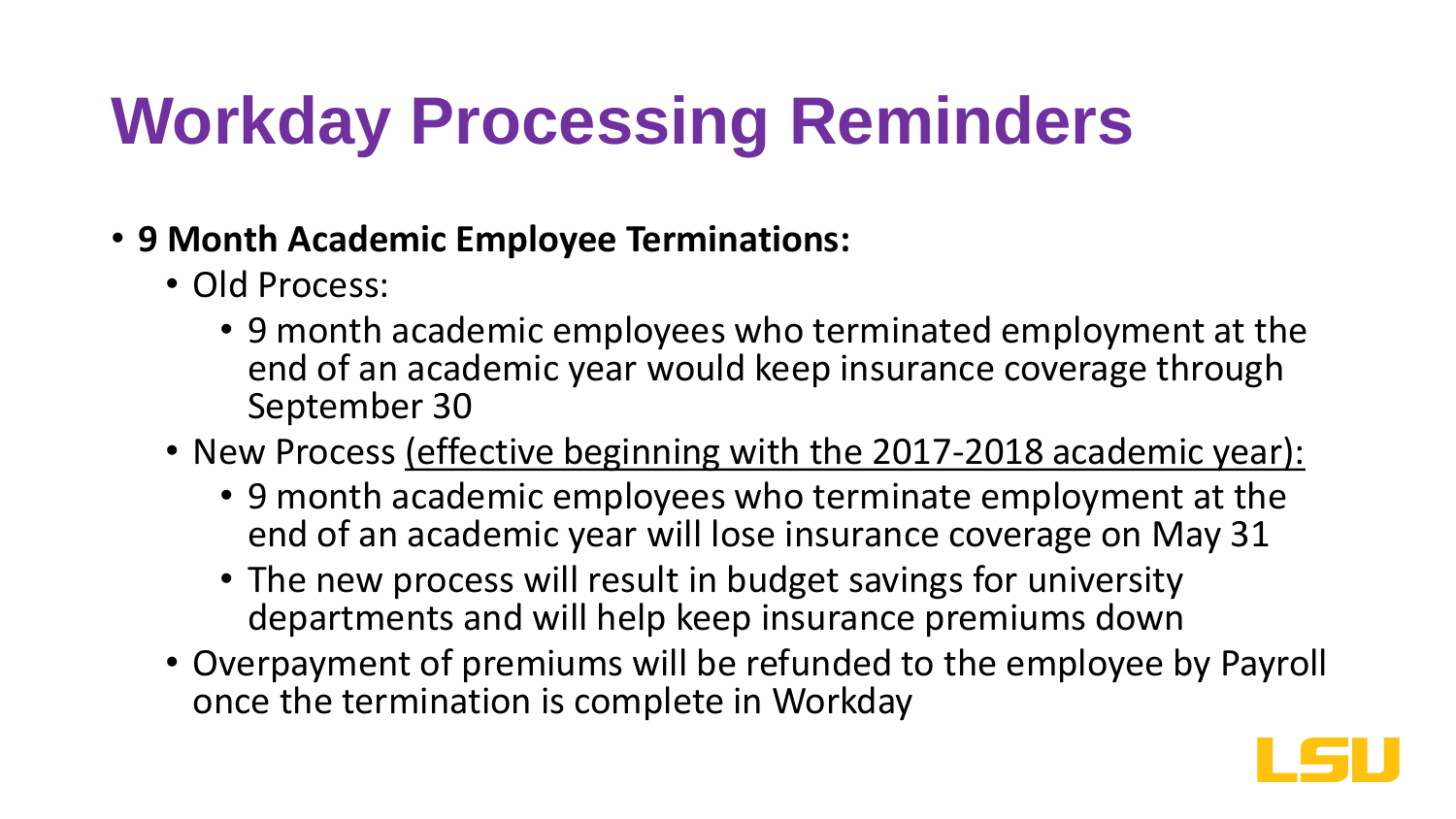- The Dependent Event in Workday now has fewer steps
	- Employees are able attach their dependent verification documents on the same screen that they use to enter the dependent demographic information

|                                              | <b>National IDS</b><br>Add |
|----------------------------------------------|----------------------------|
|                                              | Government IDs<br>Add      |
|                                              | Other IDs<br>Add           |
| enter your comment                           |                            |
| Attachments                                  |                            |
| Drop files here<br>$\circ$ r<br>Select files |                            |
| Submit<br>Save for Later<br>Cancel           |                            |

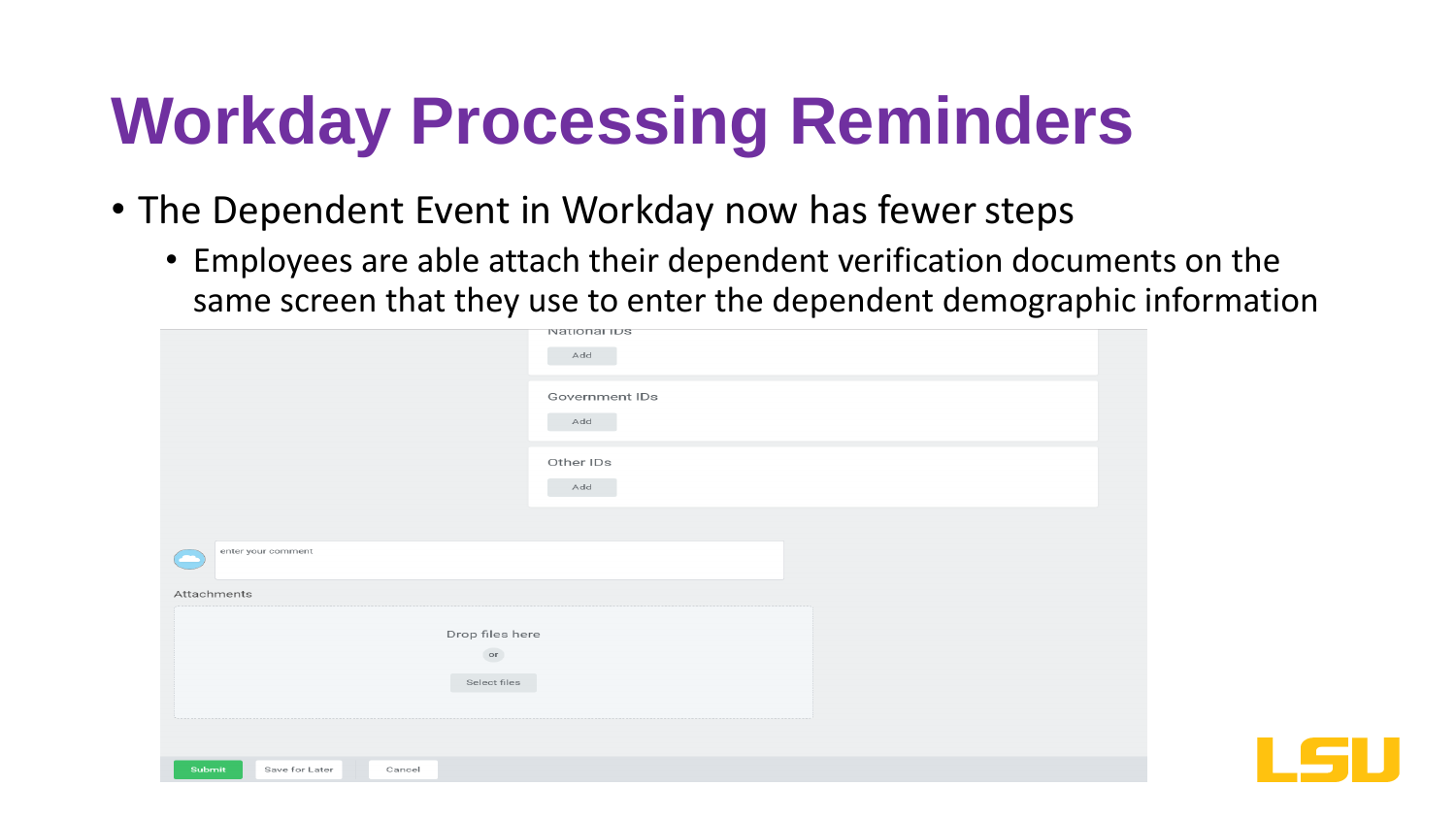# **Workday & HRM Updates**

- Legal Names
	- Legal name should match the name entered on the workers government documents
	- **Do not enter preferred name in the legal name field**
- Use of Middle Name
	- To better identify workers with similar names add a middle name of the worker
- As an HR Analyst to edit legal or preferred name use Maintain Names under "Personal Data."

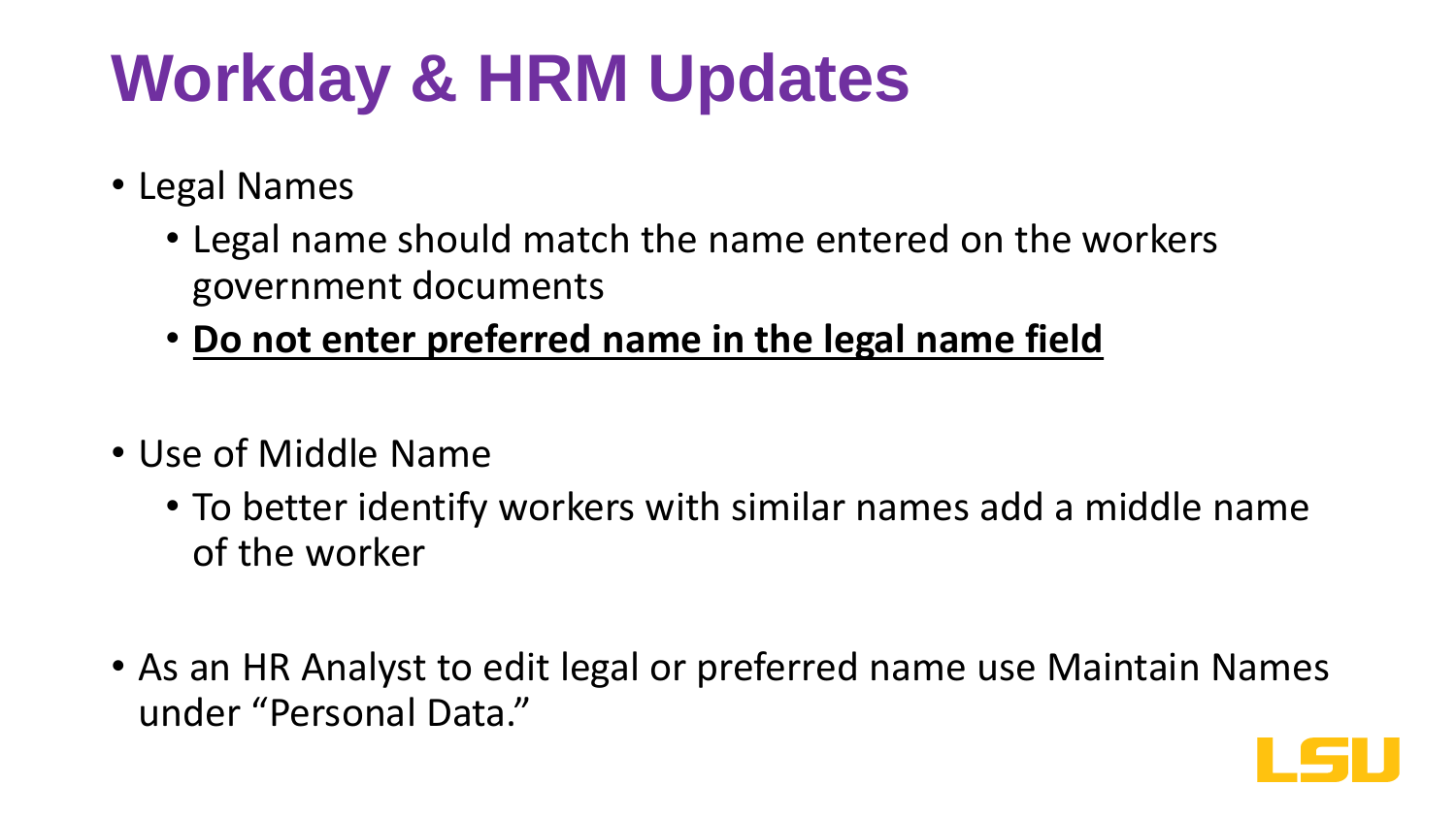# **Workday & HRM Updates**

- Hiring guidelines for rehired retirees
	- 60-Day Required Break (1 Year Break TRSL Retirees)
	- Contract Worker vs Regular Paid Employee
	- FTE and Duration of Appointment
	- Continuations Require HR Approval